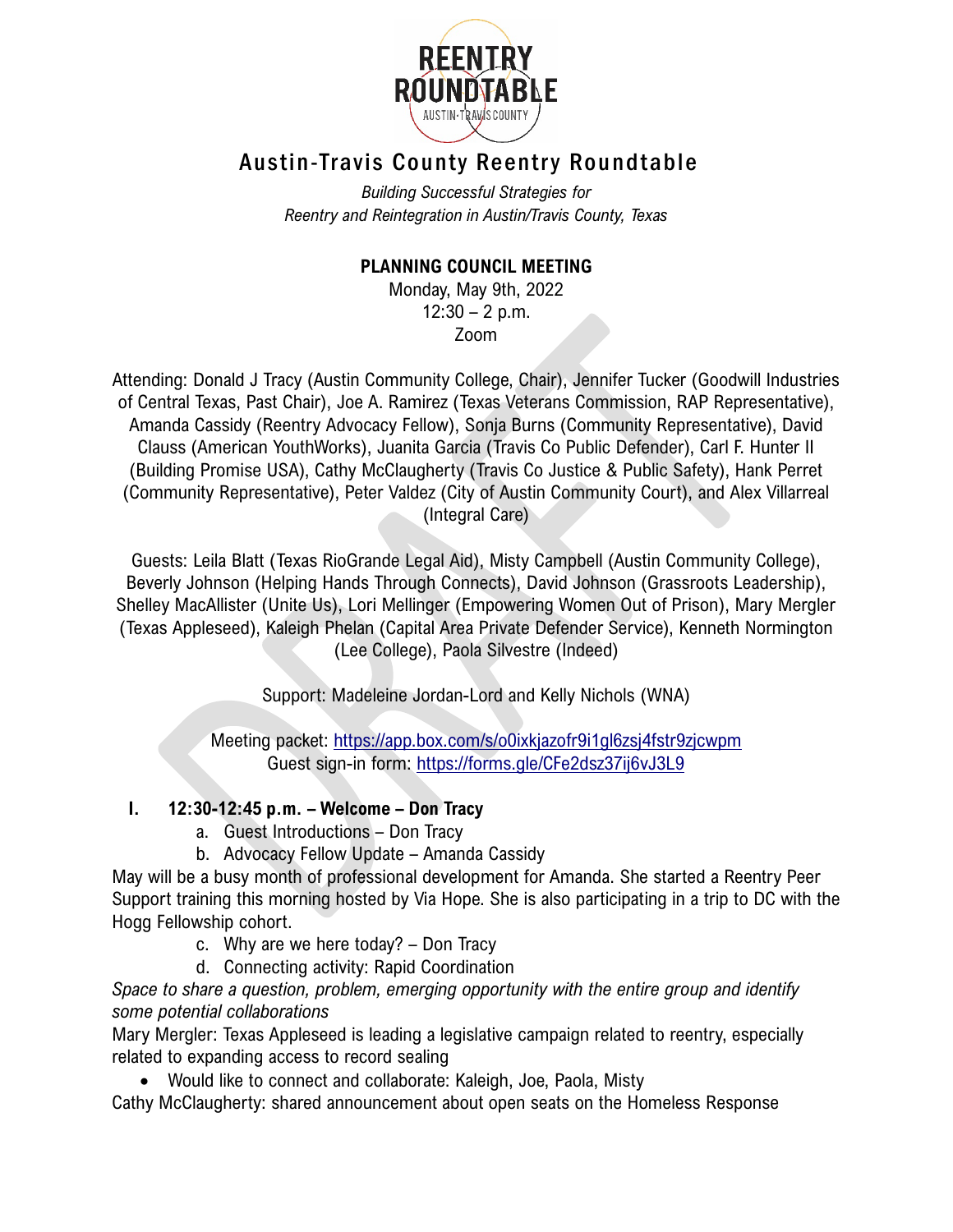Leadership Council

- Would like to connect and collaborate: Misty
- Announcement will be sent out again in meeting follow-up

## **II. 12:45 – 12:50p.m. – Voting Items – Don Tracy**

a. April 2022 Minutes

A motion to approve the April 2022 minutes was made by David Clauss and seconded by Cathy McClaugherty. The motion was approved unanimously by voice vote with no abstentions.

#### **III. 12:50-1:20 p.m. – Strategic Planning Overview – Kelly Nichols & Paulette Blanc, MEASURE**

Kelly shared the [Strategic Planning overview and detailed timeline.](https://app.box.com/s/o0ixkjazofr9i1gl6zsj4fstr9zjcwpm) The detailed timeline describes MEASURE's equity-centered focus group process as well as multiple strategic planning sessions open to Planning Council members and guests that will be held this summer.

Reentry Roundtable is coming up on 20 years of existence! Kelly offered that this Strategic Plan is an opportunity to be really clear on what the Roundtable's goals are and how we measure success and impact. Planning Council members added that we should intentionally align our efforts with other key stakeholders in the reentry ecosystem.

## **IV. 1:20 – 1:50p.m. – Breakout Conversations & Report Out:** *What is currently happening in the Austin/Travis County reentry ecosystem that demands creative change?*

Report out notes:

- Fundamental issue of housing, challenges of maintaining services when folks are pushed out of the city
- Reentry plans for individuals that really work for them, connect prior to release, establish warm handoffs
- Better connecting with county jail
- Housing is the biggest problem
- Discharge planning, some plans are not successful but having a plan when getting discharged is very important
- Misconception of thinking everyone knows everyone in the reentry space; Understanding who does what and what that means in practice
- Can we legislate our way out of this? Legislation should be part of the solution, but it is not the only piece
- What role does the Roundtable place in advocacy? Things come up that require advocacy for change, what is the Roundtable's scope
- TDCJ should play a role in making sure folks have housing when they are released from jail or prison
- Needing to meet basic needs first—housing, clothes, food
- Engagement and retention of clients, incentives, creative way to connect with people postrelease, more tangible benefit, have something to walk out with
- Navigating service delivery for folks in unsafe environments
- Social coordination, understanding the reentry ecosystem, and understanding where are